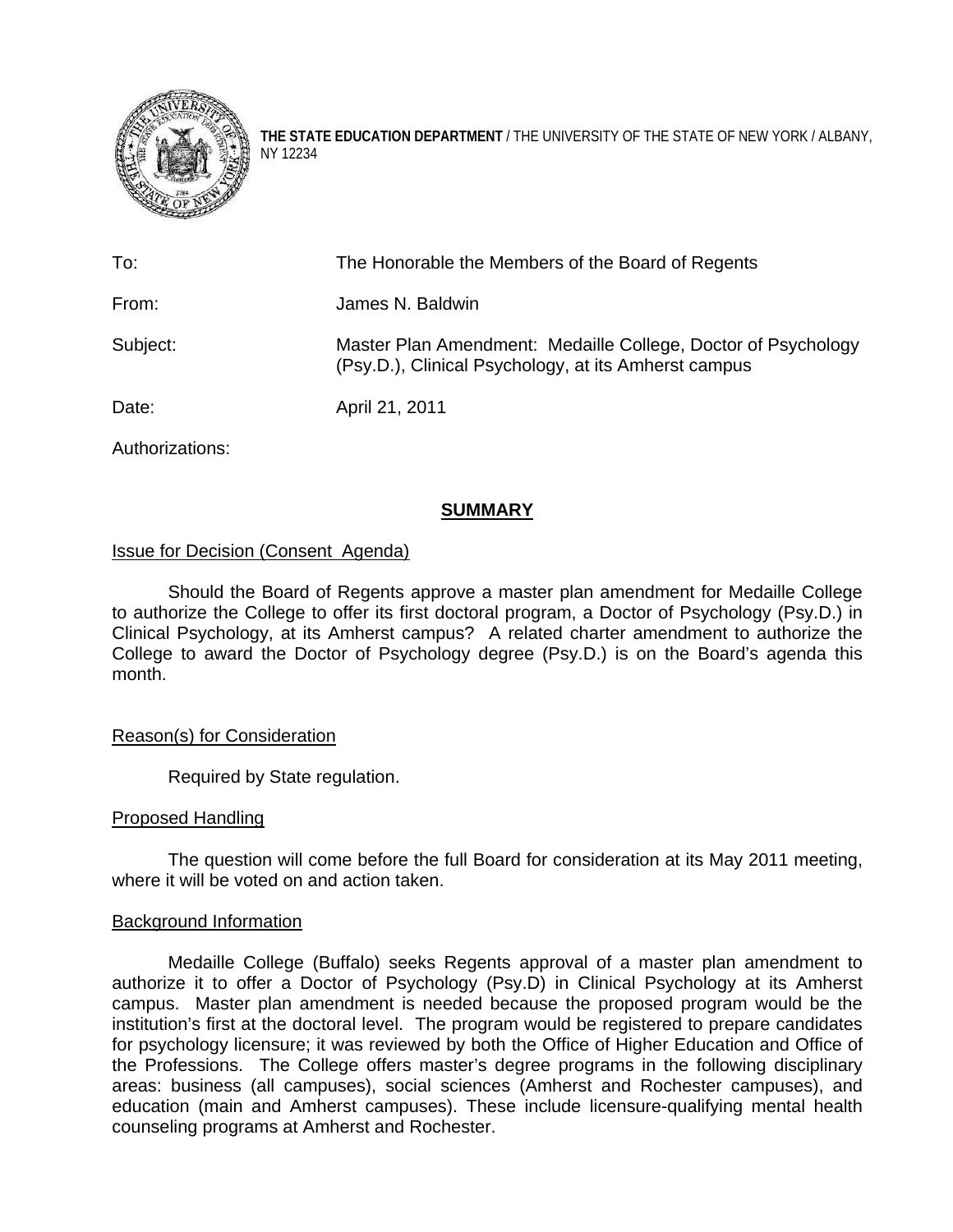**Purpose:** The proposed program's primary goal is to prepare students for careers as licensed psychologists. Objectives include training to established competency benchmarks in diagnostic and therapeutic services, working with a diverse population, and the application of the biological, psychological, and sociological bases of human functioning to the provision of empirically supported psychological and health care services. The proposed program would complement the College's undergraduate and graduate programs in psychology and the graduate program in mental health counseling. It would not prepare School Psychologists.

*Curriculum and Academic Resources:* The proposed program's content is informed by the curriculum of the National Council of Schools and Programs in Professional Psychology. It is designed to fulfill New York educational requirements for Psychology licensure as well as accreditation standards of the American Psychological Association Commission on Accreditation as a Clinical Psychology program. Students would complete 99 semester hours, including 69 credits of core courses, 12 credits of proseminar and practicum, 3 credits of Clinical Dissertation, and 15 credits of electives. Additionally, students must complete the Clinical Competence Examination and a one-year, 1,800-hour pre-doctoral internship. Optional concentrations would be offered in Child and Family Psychology and General Adult Clinical Psychology.

A Program Director, a Director of Clinical Training, a full-time faculty member, and adjunct faculty members are in place to initiate the program. In addition, the College intends to hire a full-time core faculty of six faculty and two faculty administrators over the first five years of the program's operation, in addition to adjunct faculty and clerical, academic, and technical support personnel. The student:faculty ratio will be 13:1, in keeping with APA accreditation requirements.

**Students:** The student body would include those with appropriate undergraduate training in psychology and who seek the advanced training required to pursue careers as practicing clinical psychologists. The program's student body is projected to be 30 percent non-resident alien (Canadian students) and at least 30 percent minority students, based on the current graduate student body at the College. Enrollment is projected at 18 each year with total enrollment of 87 by the fifth year of the program. Last fall, Medaille had 891 graduate students across all its campuses.

*Need:* According to the Bureau of Labor Statistics, employment of psychologists in the U.S. is expected to increase by 12 percent through 2018, at the average for all occupations. "Employment will grow because of increased demand for psychological services in schools, hospitals, social service agencies, mental health centers, substance abuse treatment clinics, consulting firms, and private companies." (BLS, 2010). Those with doctoral degrees in applied specialties, such as clinical psychology, should have a competitive edge in the job market. An eight percent increase in clinical, counseling, and school psychology positions is projected for New York, with 330 openings annually. In the College's needs assessment, students expressed a desire for a doctoral program in clinical psychology.

*Canvass Results:* The Department canvassed degree-granting institutions in the Western region as well as all doctoral-granting institutions statewide. Two institutions objected to the proposed program: Alfred University and St. John's University. Alfred University maintains that the proposed program "will have a direct detrimental effect and may pose a serious risk to our future enrollments and training opportunities." It argues that the programs are similar, that Medaille would draw from Alfred's pool of prospective students, and that practicum and internships placements can be scarce. St. John's noted that the proposed program "would not conflict directly" with its programs, but it asked Medaille to address how it